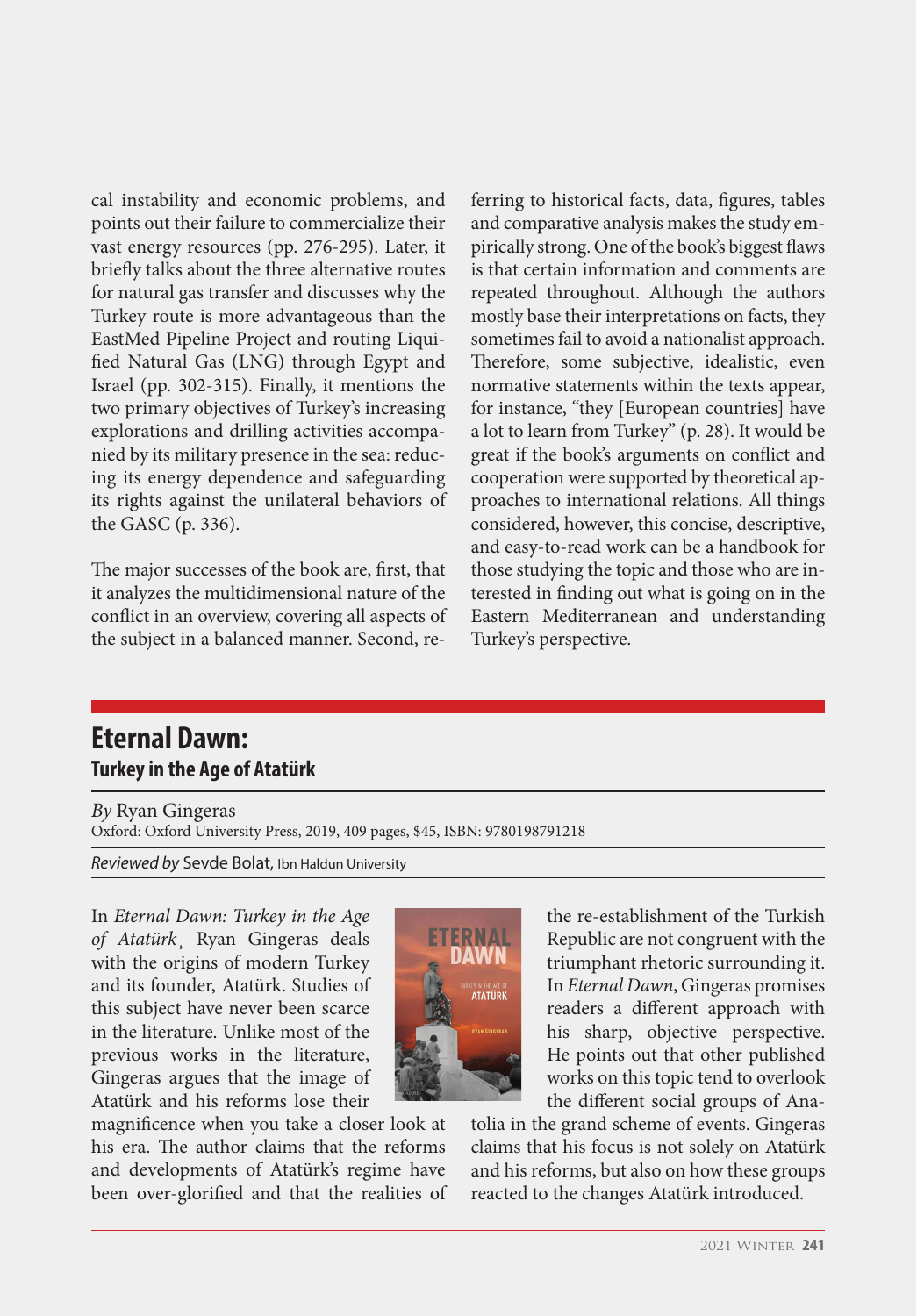## **BOOK REVIEWS**

The first chapter takes the story back to the foundation of the Committee of Union and Progress (*İttihat ve Terakki Cemiyeti*, CUP) and the road to the 1908 Revolution. Similar to most works dealing with modern Turkey, Gingeras begins his work with the last decades of the Ottoman Empire. Since Atatürk and other important figures of modern Turkey had been affected by the final years of the Empire, Gingeras argues that one should take the origins and ideology of the Young Turks into account. In this chapter, Gingeras also evaluates CUP's leadership's views on Atatürk's rise to power in Ankara and the position the CUP assumed during the National Struggle, a subject long debated among scholars. Gingeras argues that while Ankara and the exiled CUP leaders kept somewhat in touch during the National Struggle, by 1921, the CUP leaders had found themselves alienated from the Ankara government.

The second chapter deals with World War I (WWI) and the National Struggle in great detail. Here, Gingeras evaluates the conflicts and struggles among different political and military leaders of Ankara, both during and after the National Struggle. He also highlights the place Atatürk held in the CUP organization during the foundation, rise, and decline of the group. Gingeras argues that despite Atatürk's various statements claiming that he did not play an essential part in the CUP organization, he was still an important part of the CUP and owed most of his network, which played a key role in the resistance against occupation, to the Committee. In this chapter, Gingeras also discusses why most of Atatürk's close friends slowly but steadily fell from favor following the end of the National Struggle, a topic that should be emphasized while evaluating the realities of the foundation of modern Turkey.

The third chapter focuses on the subsequent years of the National Struggle during which the national identity Atatürk envisioned for Turkey was shaped. The author claims that Atatürk's ambition to create a Westernized and secular Turkey eventually caused him to draw away from the day-to-day affairs of politics. The author argues that Atatürk's special attention toward creating an alternate history for Turkey, as well as his worsening health, defined his final years. In this chapter, Gingeras also evaluates Turkish nationalism from the beginning and discusses how *Türk Yurdu* (Turkish homeland) and Ziya Gökalp's understanding of Turkism became the primary influence on the state ideology. He argues that with each reform introduced, Turkish citizenship became more and more about specific traits associated with being a Turk.

In chapter four, the author evaluates reactions from various ethnic, religious, and ideological groups toward the cultural revolution. Gingeras claims that the Republican People's Party (RPP) regime deemed the local leaders in the East as a serious obstacle against the reforms. To solve this problem, Ankara decided to replace the local leaders with young ones and introduced the People's Houses (*Halk Evleri*), a state-sponsored community project founded in 1932. The author states that the People's Houses created social cleavages between generations that can still be observed today. He also argues that Atatürk's ambitions often clashed with the country's diverse profile, which caused the population exchanges and settlement policies to be motivated by Turkist tendencies. In this chapter, Gingeras also evaluates how the cultural reforms redefined gender roles, towns, and leisure-time activities. In this regard, the author claims that abiding by the new reforms did not necessarily mean that a person fully comprehended or supported these changes.